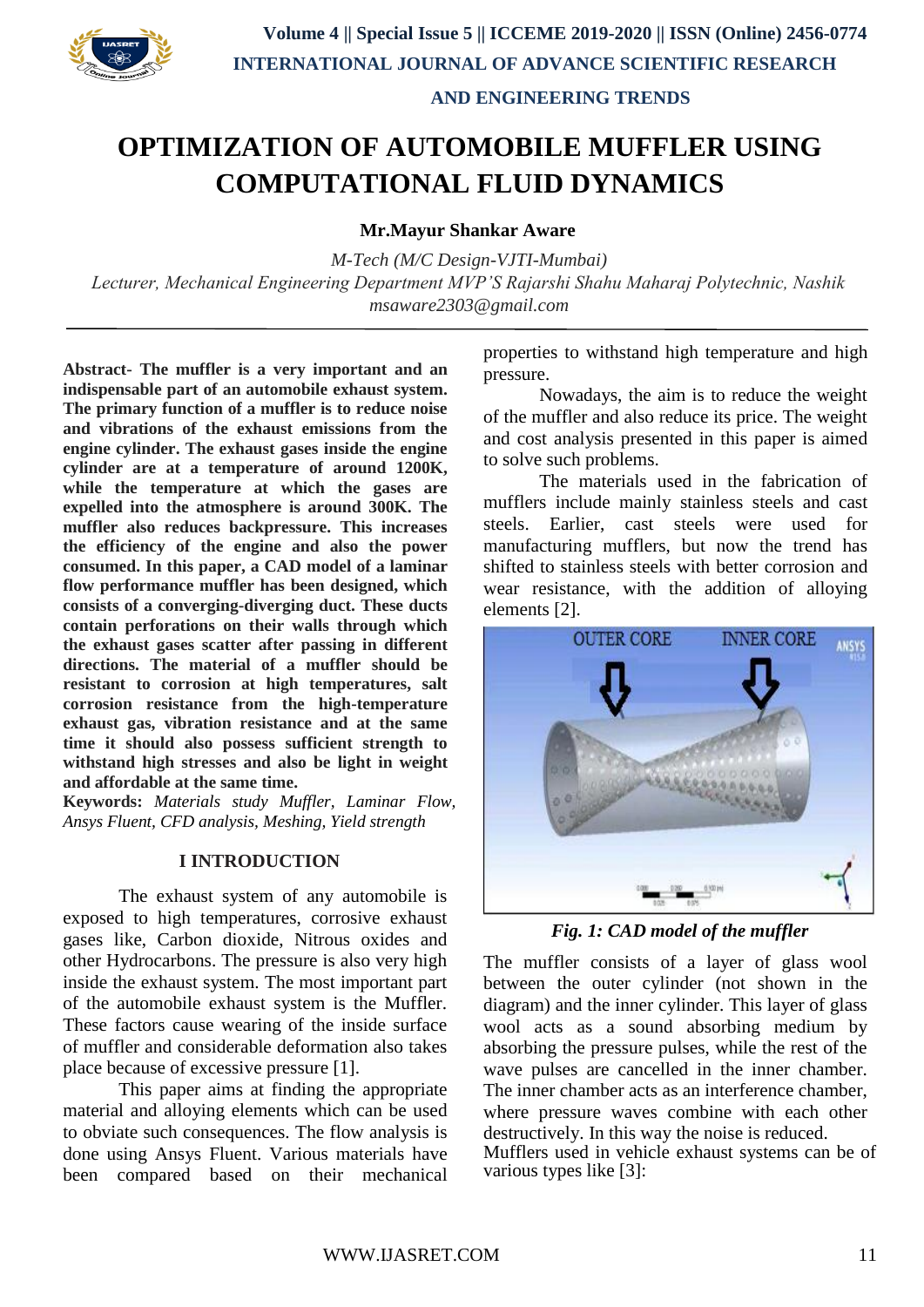

# **INTERNATIONAL JOURNAL OF ADVANCE SCIENTIFIC RESEARCH**

### **AND ENGINEERING TRENDS**

- Baffle type;
- Resonance type;
- Wave cancellation type;
- Combined resonance and absorptive type;
- Absorber type mufflers.

The muffler discussed in this paper is of the "Combined resonance and absorptive type". Usually, every IC engine is fitted with a muffler in order to cancel the pressure pulses with the purpose of both noise reduction and pollution control. This type of muffler consists of a reflecting chamber, absorption chamber and a resonance chamber. The back pressure is also reduced [4], [5].

# **II DESCRIPTION**

The 3D CAD model has been made using SOLIDWORKS. Computations have been done to find the dimensions of the muffler. Further, after running numerical simulations, dimensions have been changed to optimize the functioning of the model. This model consists of inner perforated chamber and a covering cylinder.

The inner perforated chamber consists of a convergent duct, a throat and a diverging duct. The converging duct acts as an inlet to the exhaust gases coming out of the engine at high pressure.

Since, the throat has a very small diameter, the velocity of the exhaust gases increase at this section and the pressure significantly reduces in accordance with the Bernoulli's Principle. The Diverging duct acts as an outlet through which the exhaust gases pass out of the muffler into the atmosphere.

Due to a large diverging duct and low-pressure difference between the outlet and the throat, the incoming turbulent flow of exhaust gases turns into laminar flow. This also increases the performance of the muffler and reduces the back pressure at the outlet. As a result of this, the engine works efficiently, and the noise and vibrations are also eliminated, achieving both the objectives of an ideal muffler. An ideal muffler should act as a low pass filter to the incoming exhaust gases. [9]

Exhaust gases flowing into the muffler, also flow through the perforations made in the ducts. The waves flowing through the perforations get scattered from the inner cylinder and combine with other incoming waves to cancel them completely, rather than transmitting the waves through the muffler. The numbers of perforations have been calculated as per the volume of the muffler. Perforated holes are separated at optimal distances on the surfaces of the ducts of the muffler to increase the efficiency and performance of the muffler.

2.1 Design specifications

I. Diameter of inlet= 58.2 mm;

II. Diameter of throat= 9.62 mm;

III. Diameter of outlet= 58.2 mm;

IV. Length of the converging duct= 130 mm;

V. Length of diverging duct= 246 mm;

VI. Diameter of each perforation= 8 mm;

VII. Total length of the muffler= 376 mm.

2.2 Role of CFD in the Analysis of Muffler

This paper uses ANSYS Fluent Package to do numerical simulations and obtain results of CFD analysis. ANSYS is a general- purpose software, used to analyze and simulate interactions of all disciplines of physics, structural, fluid dynamics, vibration, electromagnetic and heat transfer for engineers.

The use of software to replicate the real-life problems provides various advantages like, time and cost saving, repeatedly building the model and analyzing it under practical conditions.

In other words, ANSYS Fluent Package has been used to simulate, visualize and analyze the motion of hot exhaust gas particles flowing at high velocity inside the muffler. ANSYS Fluent Package is a computational fluid dynamics (CFD) software, which delivers reliable solutions to problems involving complex fluid and multi physics applications.

#### **III PROBLEM FORMULATION**

The purpose of an exhaust system in an automobile is to act as a passage for the flow of the exhaust gases from the engine to the atmosphere. Muffler is an integral part of any exhaust system. The design of a muffler includes space requirements for the muffler in the vehicle exhaust system, its weight, density and mechanical properties of the material of the muffler. The major should be to select a particular material which would resist corrosion due to the salts present in the exhaust gases and also avoid sticking of particles on the walls of the muffler. The design should be such that pressure distributions throughout the muffler, stress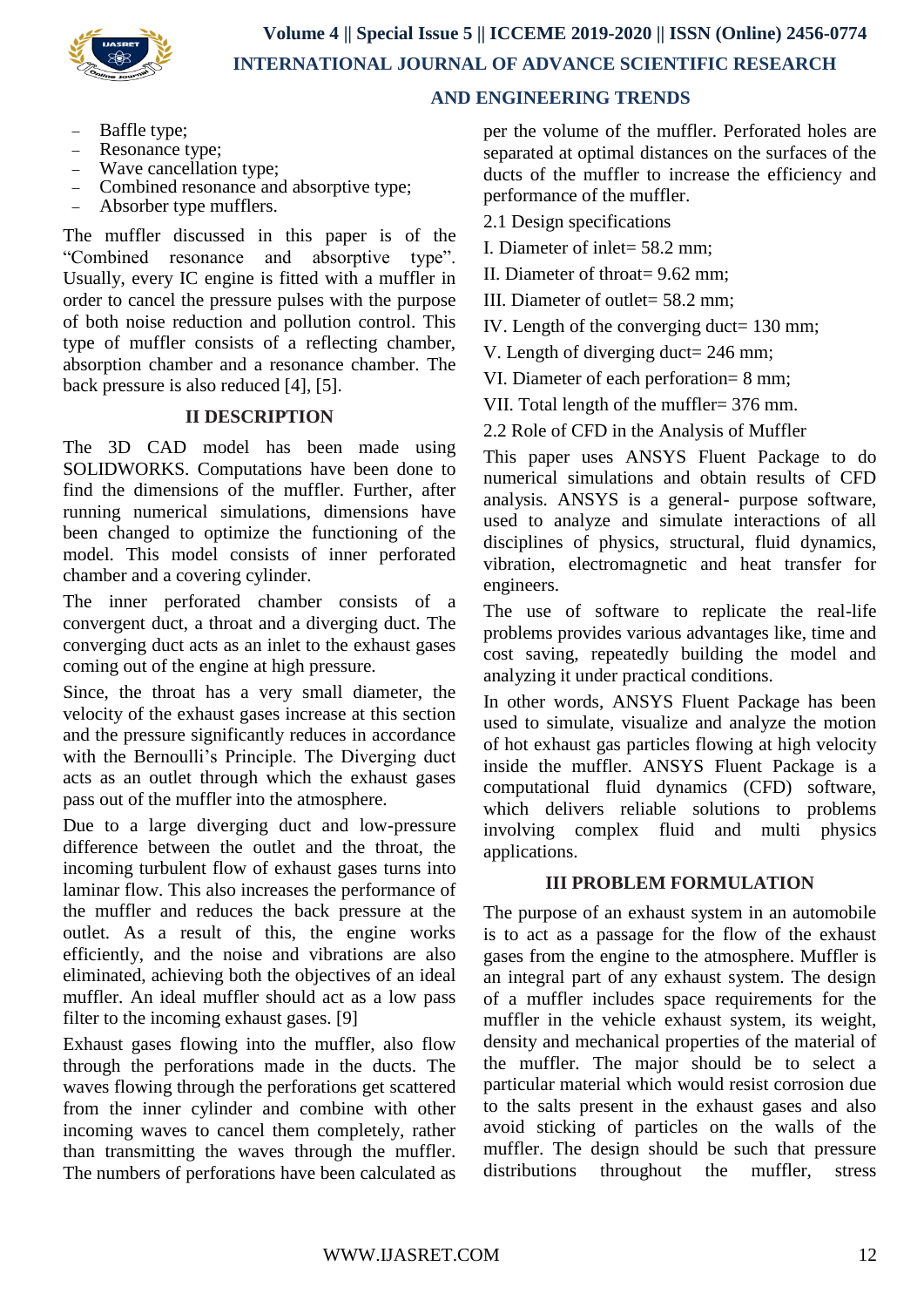

distribution, temperature distribution and velocity distribution of the exhaust gases can be easily found out after doing numerical simulations.

The CFD analysis of this model took several hours to converge due to high subsonic compressible flows and high velocity regions in the muffler.

The focus was also to reduce the weight and cost of the muffler to make it more efficient and cost effective, without compromising the mechanical properties like, strength of the material and its wear resistance. These problems have been solved in this research paper by undertaking a robust methodology.

# **IV PROBLEM SOLUTION**

The model of the muffler is designed using weldments in SOLIDWORKS, after which the model is simulated and its CFD analysis is done using ANSYS Fluent.

We considered the burning gases to enter the muffler at a velocity of 50 m/s. The outlet pressure is taken to be 1 Bar. The pressure distribution in Fig. 6 shows gauge pressure distribution throughout the muffler. The CFD analysis of this model was carried out on I5 5th generation Intel core system with a ram of 8 GB. The solution for this model converged after 100 iterations.



## V **SIMULATION AND ANALYSIS (ANSYS FLUENT)**

# **A. Meshing**



Fig. 2: Meshing of the muffler model

To carry out the CFD analysis the model is extracted and divided into finite elements. To get satisfactory results, the fluid volume has been divided into many elements. The mesh consists of tetrahedral elements and the number of elements is 1.814652 million

Boundary Conditions Inlet velocity of exhaust flow =  $50 \text{ m/s}$  [2] Outlet pressure  $= 1.01325*105$  Pa Inlet flue gases temperature  $= 773K$ 

Base temperature  $= 298$  K

# **Velocity Distribution**

The velocity distribution of the exhaust gases flowing in the muffler is shown in figure 3.



Fig 3.Velocity distribution of exhaust gases in the muffler and Distribution of velocity streamlines through the ducts.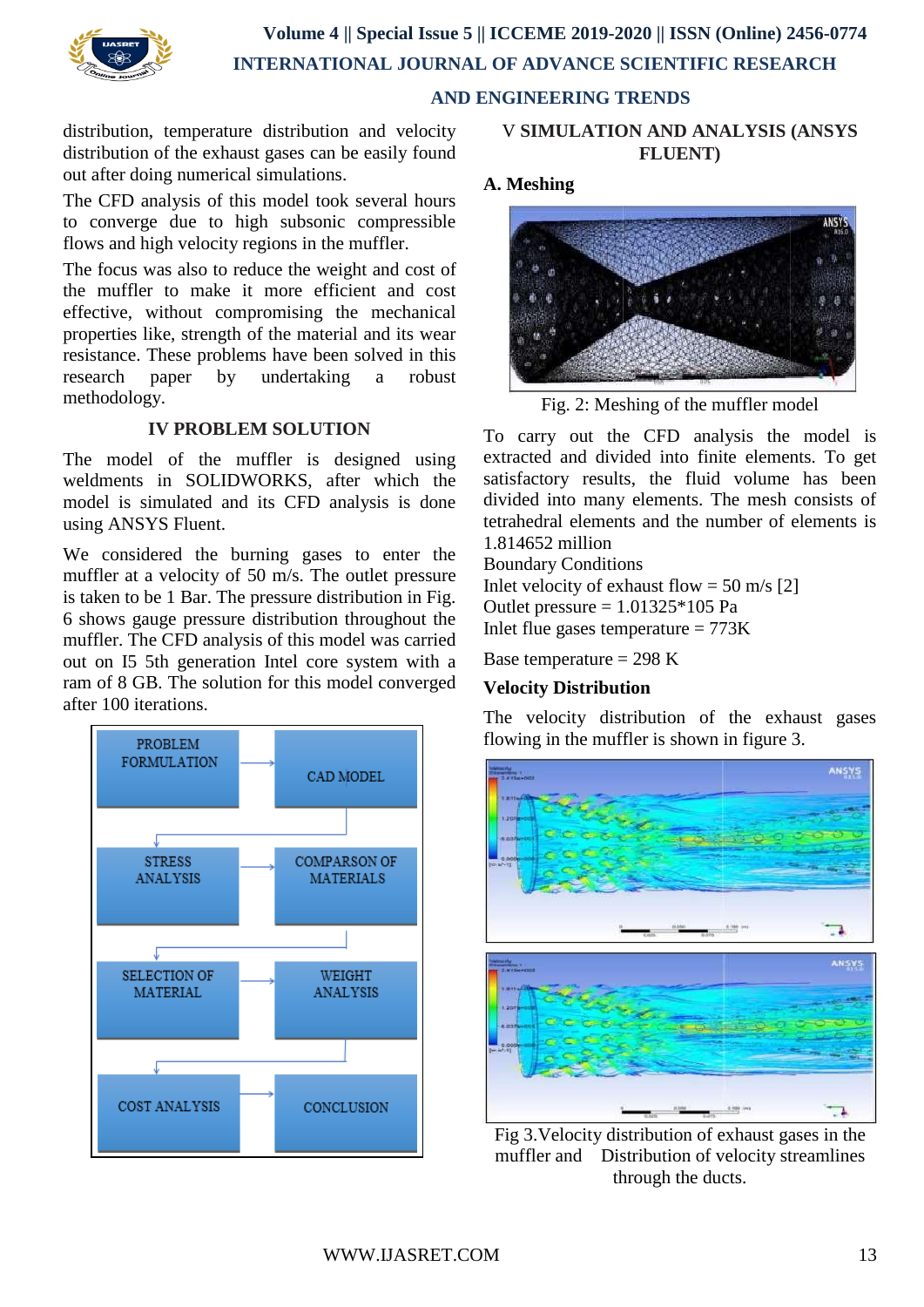

# **Volume 4 || Special Issue 5 || ICCEME 2019-2020 || ISSN (Online) 2456-0774 INTERNATIONAL JOURNAL OF ADVANCE SCIENTIFIC RESEARCH AND ENGINEERING TRENDS**



Fig.4.Velocity of scattered exhaust particles through the ducts

A closer look at the velocity of the turbulent exhaust gases through the holes can be seen in figure 4. The velocity of Fig 1



Fig 5.Pressure contour 1



Fig.6 Pressure contour 2

exhaust gases from the perforated holes is very high and the particles get deflected from the outer cylinder which acts as a cove ring of the ducts.

# C.Pressure Distribution

From the above figures, the pressure distribution throughout the muffler can be well observed. The pressure at the inlet section of the muffler, through which the hot exhaust gases enter the muffler, is around 20,000 Pa, while the pressure at the throat is well below the atmospheric pressure. The pressure at the outlet is taken to be 0 Pa (Gauge pressure) or 1 atm (Absolute pressure). This implies the pressure is minimum at the throat.

Apart from this, due to vast pressure difference between the inlet and throat, a scavenging effect comes into play. The gases get sucked in more due to this effect and hence quicker exhaust of gases increasing performance.

So, it can be inferred that the flow between the throat and the outlet is not only due to pressure difference, but also due to the kinetic energy possessed by the flow particles.

This causes the flow to be laminar instead of turbulent flow.

D.Stress Distribution



Fig.7. Shear stress distribution in the (a) Outer core and (b) Inner core walls of the muffler

The shear stress distribution is shown in the above figures. The stress at the inlet cross section is highest with a value of 9 Pa. Its value at the throat and the outlet cross section is about 0.01 Pa. The shear stress does not change much between the throat and the outlet.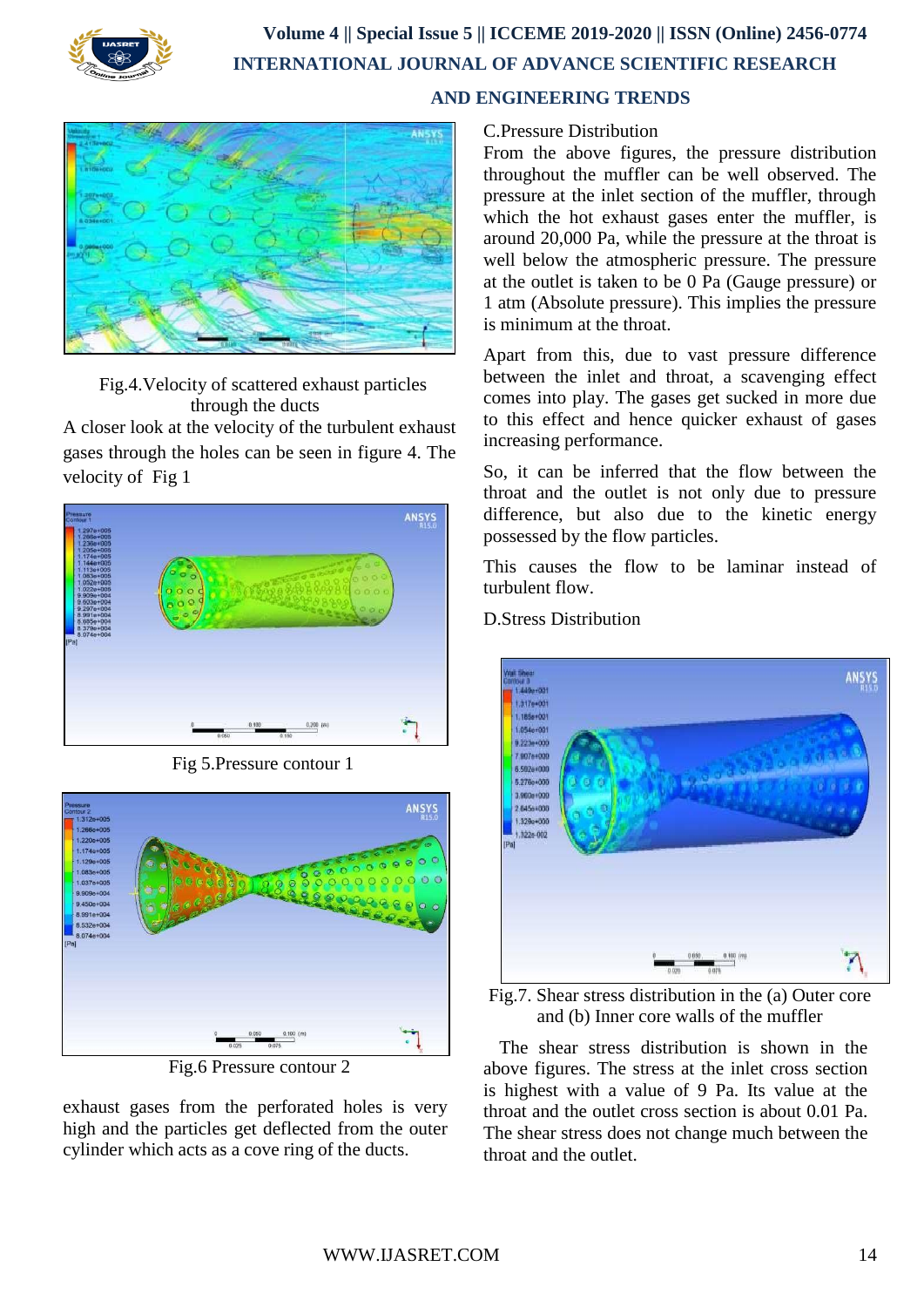



Fig.8. Shear stress distribution in the (a) Outer core and (b) Inner core walls of the muffler

### **VI SELECTION OF MATERIALS**

There's no definite material used for manufacturing industrial mufflers. It can be anything from mild galvanized steel to stainless steel or mild steel, depending upon different heating temperatures in different types of vehicles.

A variety of stainless steels along with their properties are given in this section to compare their properties and suitably select the proper material for muffler. Principally, the muffler of an exhaust system is exposed to chemical attacks that must be accounted for while designing the muffler. At the same time, it is also subjected to vibrations and unwanted knockings. The particulate matter of the unburned exhaust gases sticks on the walls of the muffler and this is known as condensate corrosion [2]. The condensate usually consists of salts of various compounds like Cl-, NO3-, and other inorganic as well as inorganic compounds.

To account for these factors, stress corrosion cracking (SCC) and inter-granular cracking, it is advisable to use stainless steel as a base material [6]. It has good wear resistance and thermal resistance to high temperatures. Stainless steels along with other alloying materials yield good results. Two varieties of stainless steels are commonly used; Austenitic and Ferritic [5], [6], [7].

The two most important constituents of stainless steels is Nickel and Chromium. Nickel stabilizes the austenitic phase and also shifts the eutectoid point towards the left.

One of the most common and lower cost austenitic stainless steel used for exhaust systems is SS(304), but the residual stresses in the material and poor resistance to corrosion to road salts make it susceptible to SCC [8].

Contrary to this, SS(316) gives more resistance to stress corrosion cracking due to its higher Ni contents. Its another variant, SS(316L) is highly resistant to stress corrosion cracking and inter granular cracking but it has lower strength as compared to SS(304). Type 316Ti has same strength as Type 316 with increased corrosion resistance. This research paper presents a quantitative comparison of various materials.

The table given below gives the mechanical properties, cost and the resulting thickness of the portions of the muffler for some of the materials:  $Table - 1$ 

Physical and Mechanical Properties of stainlesssteel varieties

| Inner<br>core  | Outer core weight |
|----------------|-------------------|
| weight (grams) | (grams)           |
| 374.52         | 696.00            |
| 122.62         | 240.85            |
| 324.49         | 626.80            |
| 186.12         | 368.52            |
|                |                   |
| 265.80         | 512.12            |
| 332.12         | 629.90            |
| 272.16         | 504.42            |
|                |                   |

Table – 2

Weight of inner and outer core corresponding to different material

| <b>Material</b> | Inner core     | Outer core weight |  |  |
|-----------------|----------------|-------------------|--|--|
|                 | weight (grams) | (grams)           |  |  |
| SS(316H)        | 374.52         | 696.00            |  |  |
| Al alloy        | 122.62         | 240.85            |  |  |
| SS(304)         | 324.49         | 626.80            |  |  |
| Mild Steel      | 186.12         | 368.52            |  |  |
| 6061            |                |                   |  |  |
| SS(30L)         | 265.80         | 512.12            |  |  |
| SS(316)         | 332.12         | 629.90            |  |  |
| SS(202)         | 272.16         | 504.42            |  |  |

#### **VII FORMULA USED**

The formula used to calculate the thickness of inner and outer core in table 2 is: